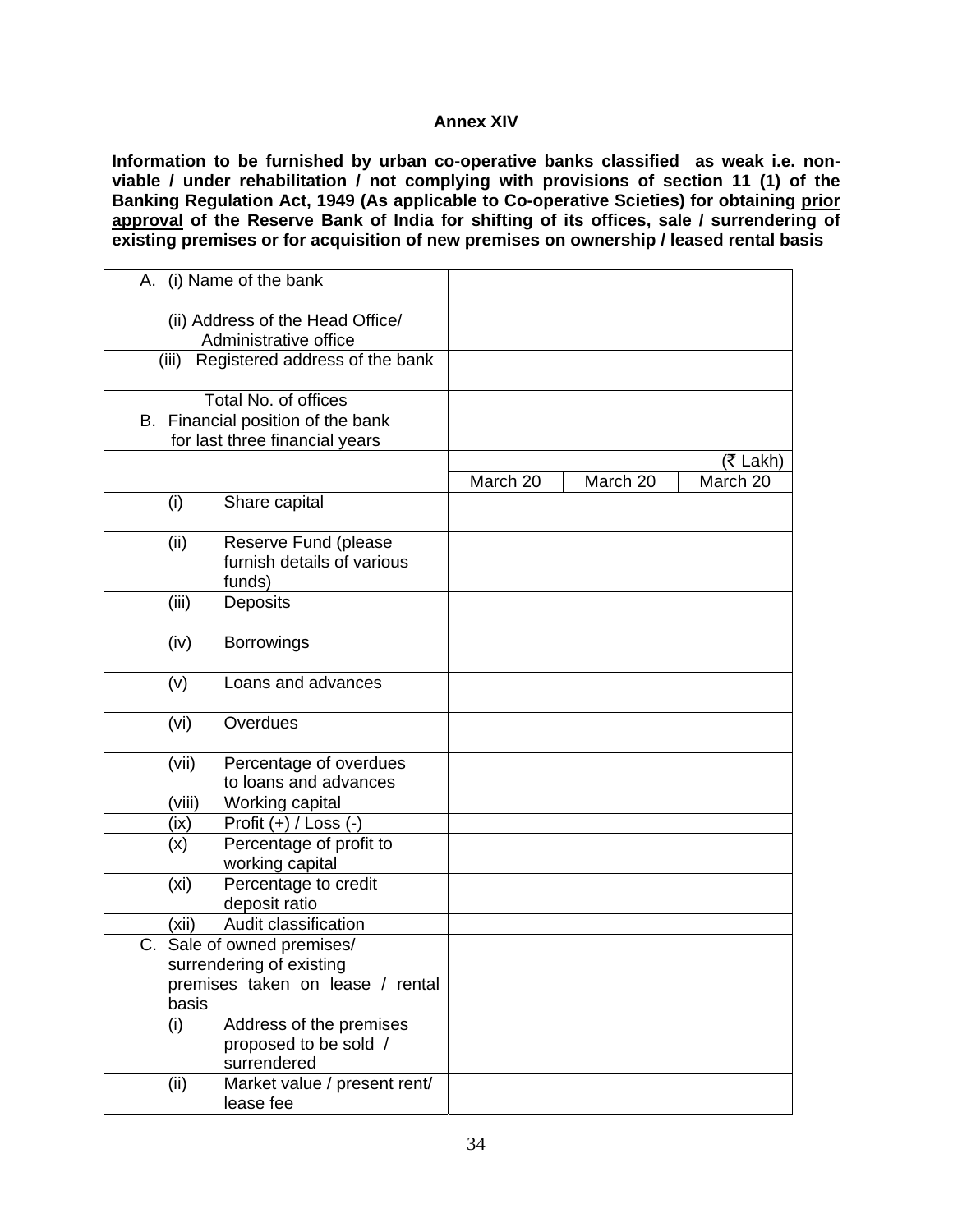|    | (iii)  | Total floor space                  |  |
|----|--------|------------------------------------|--|
|    | (iv)   | No. of staff members               |  |
|    | (v)    | Addresses if the lessors/          |  |
|    |        | owners of the premises to          |  |
|    |        | be                                 |  |
|    |        | taken on lease/rent                |  |
|    | (vi)   | Whether any of the bank's          |  |
|    |        | board members or their             |  |
|    |        | relatives have financial           |  |
|    |        | interest in leased/rented          |  |
|    |        | premises                           |  |
|    | (vii)  | Utilisation of the present         |  |
|    |        | premises if retained after         |  |
|    |        | shifting.                          |  |
|    | (viii) | The reasons for selling /          |  |
|    |        | surrendering                       |  |
| D. |        | Acquisition of new premises on     |  |
|    |        | ownership / lease/ rental basis    |  |
|    |        | (i) Name and address of the        |  |
|    |        | premises                           |  |
|    | (ii)   | Name and address of owners         |  |
|    |        | from<br>whom<br>premises           |  |
|    |        | property is to be purchased /      |  |
|    |        | taken on lease or rental basis     |  |
|    | (iii)  | Estimated cost / amount of         |  |
|    |        | lease or rent / taxes etc.         |  |
|    | (iv)   | Actual floor space                 |  |
|    | (v)    | Whether any director/office        |  |
|    |        | bearers or their relatives have    |  |
|    |        | financial<br>the<br>interest<br>in |  |
|    |        | premises                           |  |
| Е  |        | In case the sale / purchase of     |  |
|    |        | the premises at C&D above          |  |
|    |        | involves shifting of bank's office |  |
|    | (i)    | Name and address of the            |  |
|    |        | premises from which office/        |  |
|    |        | is/are<br>departments              |  |
|    |        | proposed                           |  |
|    |        | to be shifted.                     |  |
|    | (ii)   | Licence No. / Permission for       |  |
|    |        | opening the above offices /        |  |
|    |        | department                         |  |
|    | (iii)  | (a) Name and address of            |  |
|    |        | premises<br>which<br>the<br>to     |  |
|    |        | above                              |  |
|    |        | office/department is/are           |  |
|    |        | proposed to be shifted.            |  |
|    |        | (b) Total floor space of the       |  |
|    |        | new premises.                      |  |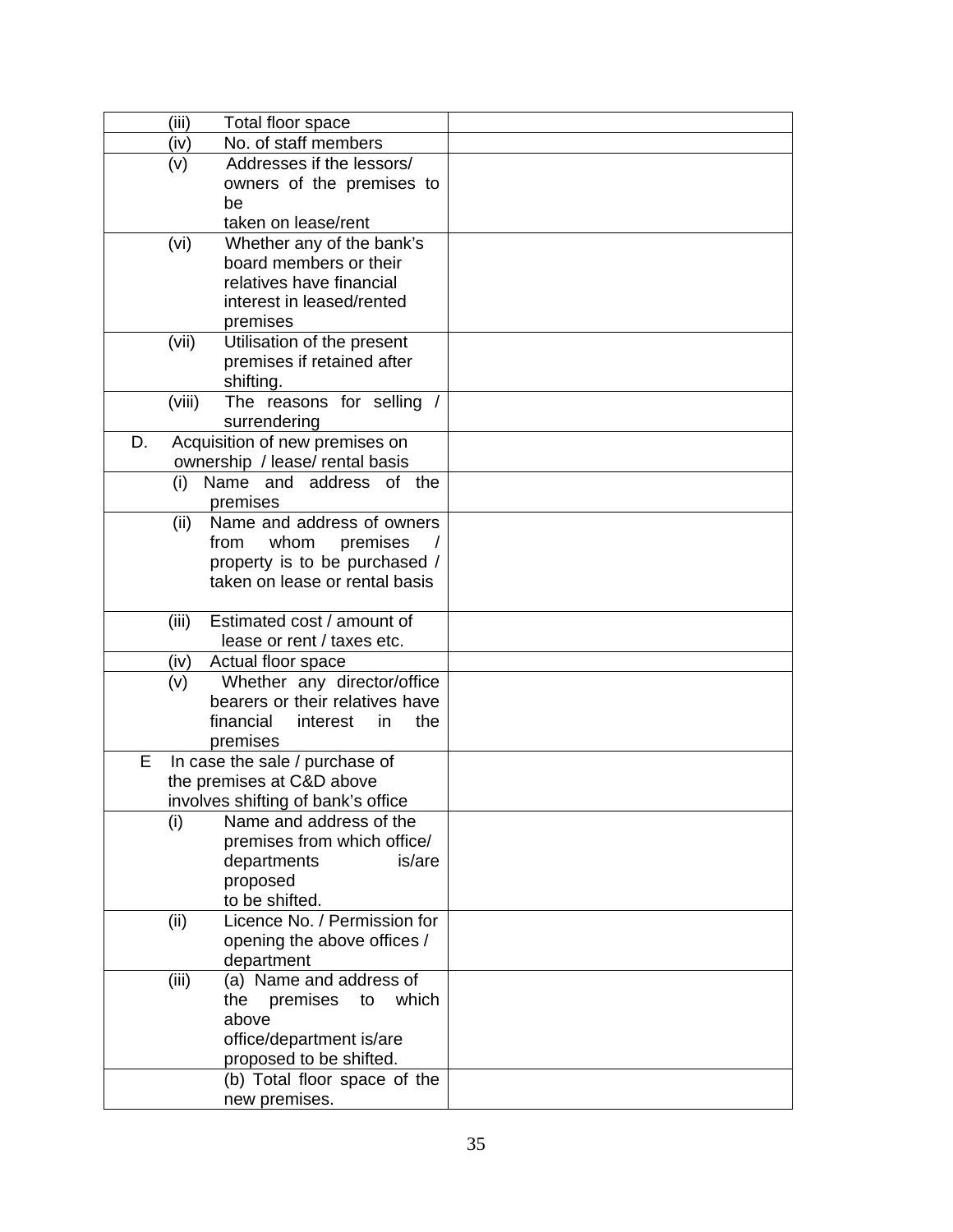| (iv)<br>Distance<br>the<br>between                                        |  |
|---------------------------------------------------------------------------|--|
| premises at (i) and (iii) above.                                          |  |
| (a) Whether all departments/<br>(v)<br>entire office of the bank          |  |
| presently functioning<br>at                                               |  |
| address at (i) above are / is                                             |  |
| proposed to shift.                                                        |  |
| (b) No. of staff to be shifted                                            |  |
| to the premises at (iii) above                                            |  |
| If answer at (v) (a) is "no",<br>(vi)                                     |  |
| please indicate -                                                         |  |
| (a) Name of all departments                                               |  |
| offices<br>functioning<br>at                                              |  |
| existing premises.                                                        |  |
| (b) The departments which                                                 |  |
| will continue to function at the                                          |  |
| existing place after proposed                                             |  |
| shifting                                                                  |  |
| (vii) Reasons for shifting<br>F.<br>(i) Whether the                       |  |
| city/town in which the office /                                           |  |
| department in question is / are                                           |  |
| located is a semi-urban, urban or a                                       |  |
| metropolitan centre? Please                                               |  |
| specify.                                                                  |  |
| (ii) Whether the locality to which                                        |  |
| the office/department is to                                               |  |
| be shifted is -                                                           |  |
| predominantly<br>a.                                                       |  |
| residential                                                               |  |
| b.<br>predominantly                                                       |  |
| commercial                                                                |  |
| industrial area<br>C.                                                     |  |
| (iii) Are there<br>any branches of<br>urban co-operative<br>another<br>or |  |
| commercial bank within 400 meters                                         |  |
| from the new location? If so, give                                        |  |
| details<br>(i.e.<br>their<br>names<br>and                                 |  |
| distance from the new location)                                           |  |
|                                                                           |  |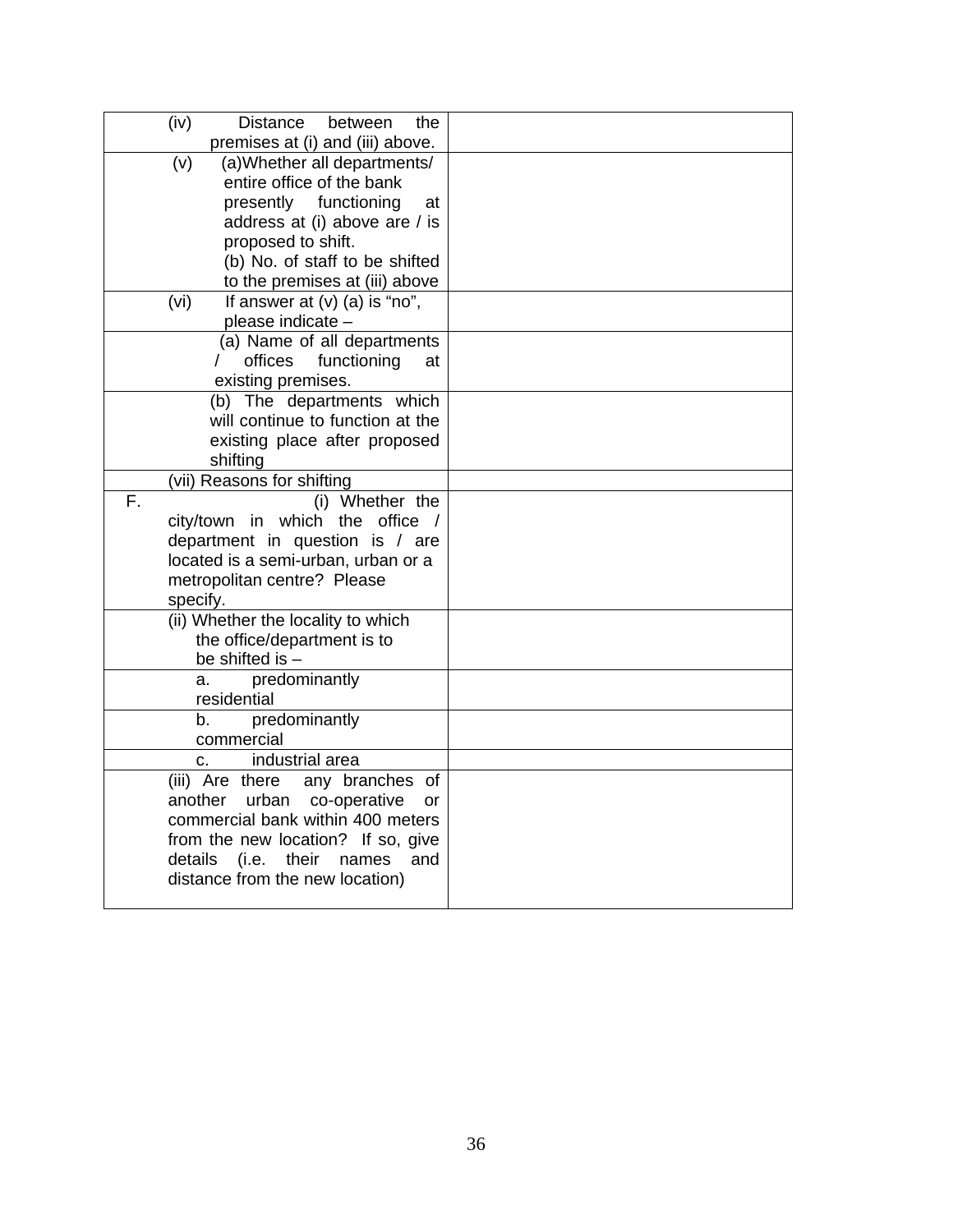| (iv) Is any other urban co-op. or<br>commercial bank also located in                         |                                                                                   |  |  |  |  |
|----------------------------------------------------------------------------------------------|-----------------------------------------------------------------------------------|--|--|--|--|
| the same building to which the                                                               |                                                                                   |  |  |  |  |
| office / department is proposed to                                                           |                                                                                   |  |  |  |  |
| be shifted or in a building adjoining                                                        |                                                                                   |  |  |  |  |
| or opposite to it? If so, give details.                                                      |                                                                                   |  |  |  |  |
| If answer to items (iii) or (iv) is "yes"                                                    |                                                                                   |  |  |  |  |
| please enclose a sketch-map                                                                  |                                                                                   |  |  |  |  |
| showing location<br>of (a) existing                                                          |                                                                                   |  |  |  |  |
| and proposed premises and (b)                                                                |                                                                                   |  |  |  |  |
| other banks within 400 meters of                                                             |                                                                                   |  |  |  |  |
| existing<br>the<br>and<br>proposed                                                           |                                                                                   |  |  |  |  |
| premises)                                                                                    |                                                                                   |  |  |  |  |
| (v) The bank may conduct a quick<br>survey of the area to which it                           |                                                                                   |  |  |  |  |
| proposes to shift its office and                                                             |                                                                                   |  |  |  |  |
| enclose a survey report indicating                                                           |                                                                                   |  |  |  |  |
| inter-alia:                                                                                  |                                                                                   |  |  |  |  |
| a. population of the area;                                                                   |                                                                                   |  |  |  |  |
| b. Geographical limits of the area;                                                          |                                                                                   |  |  |  |  |
| c. No. of offices of urban co-op. and                                                        |                                                                                   |  |  |  |  |
| commercial banks in the area                                                                 |                                                                                   |  |  |  |  |
| (mention names of the banks)                                                                 |                                                                                   |  |  |  |  |
| d. Types of economic activities                                                              |                                                                                   |  |  |  |  |
| carried on in the area                                                                       |                                                                                   |  |  |  |  |
| Existing level of banking<br>е.<br>business of the branch which is                           |                                                                                   |  |  |  |  |
| proposed to be shifted.                                                                      |                                                                                   |  |  |  |  |
| f. Types of estimated banking                                                                |                                                                                   |  |  |  |  |
| business expected at the new                                                                 |                                                                                   |  |  |  |  |
| location                                                                                     |                                                                                   |  |  |  |  |
| volume<br>of<br>banking<br>Total<br>g.                                                       |                                                                                   |  |  |  |  |
| business expected at the end of 2                                                            |                                                                                   |  |  |  |  |
| years from date of shifting                                                                  |                                                                                   |  |  |  |  |
| (The information against item F(v) is to be submitted only in cases of shifting of a         |                                                                                   |  |  |  |  |
|                                                                                              | branch or banking departments of a branch to another locality and not in cases of |  |  |  |  |
| shifting of administrative offices).                                                         |                                                                                   |  |  |  |  |
| G. Please enclose a map indicating<br>the<br>location<br>boundaries<br>$\prime$<br>0f<br>the |                                                                                   |  |  |  |  |
| proposed locality.                                                                           |                                                                                   |  |  |  |  |
| H. In case of proposed-shifting of                                                           |                                                                                   |  |  |  |  |
| Head Office/Administrative Office                                                            |                                                                                   |  |  |  |  |
| (i) Will the bank's registered address                                                       |                                                                                   |  |  |  |  |
| also be changed or not?                                                                      |                                                                                   |  |  |  |  |
| bank's<br>$(ii)$ Will<br>the<br>bye-law<br>need                                              |                                                                                   |  |  |  |  |
| amendment?                                                                                   |                                                                                   |  |  |  |  |
| (Please enclose two copies of the bye-laws)                                                  |                                                                                   |  |  |  |  |
|                                                                                              |                                                                                   |  |  |  |  |